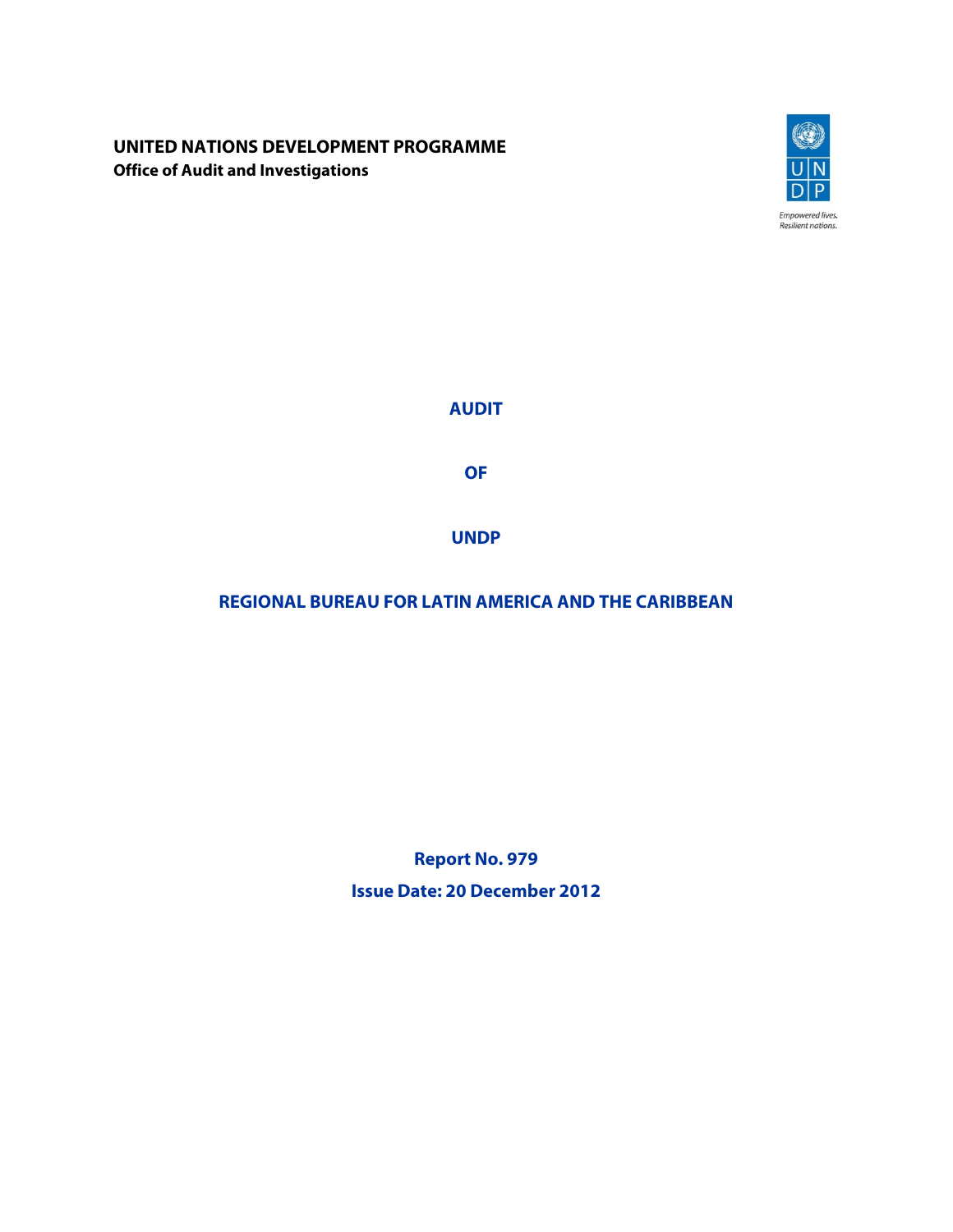

### **Report on the audit of the UNDP Regional Bureau for Latin America and the Caribbean Executive Summary**

From 30 April to 25 May 2012**,** the Office of Audit and Investigations (OAI) of the United Nations Development Programme (UNDP) conducted an audit of the UNDP Regional Bureau for Latin America and the Caribbean (the Bureau). The audit covered the activities of the Bureau during the period from 1 January 2010 to 31 December 2011. During the period reviewed, the Bureau recorded programme and management expenditures totaling \$20 million. This was the first audit of the Bureau. An audit of the Regional Centre in Panama was conducted by OAI in 2011 (report No. 820).

The audit was conducted in conformance with the International Standards for the Professional Practice of Internal Auditing. These Standards require that OAI plans and performs the audit to obtain reasonable assurance on the adequacy and effectiveness of the governance, risk management, and control processes. The audit includes reviewing and analysing, on a test basis, information that provides the basis for our conclusions.

#### **Audit rating**

OAI assessed the Bureau as **satisfactory**, which means "Internal controls, governance and risk management processes were adequately established and functioning well. No issues were identified that would significantly affect the achievement of the objectives of the audited entity**"**. This rating was given as no high priority (critical) issues have been identified.

|    | <b>Audit Areas</b>                                                                                                                                                     | Not Assessed/<br><b>Not</b><br><b>Applicable</b>                                                                | <b>Unsatisfactory</b> | <b>Partially</b><br><b>Satisfactory</b> | <b>Satisfactory</b> |
|----|------------------------------------------------------------------------------------------------------------------------------------------------------------------------|-----------------------------------------------------------------------------------------------------------------|-----------------------|-----------------------------------------|---------------------|
| 1. | Governance                                                                                                                                                             |                                                                                                                 |                       |                                         |                     |
|    | Organizational structure<br>1.1<br>Delegation of authority/ Internal Control Framework<br>1.2<br>Approving duties for country offices<br>1.3<br>Risk management<br>1.4 | <b>Partially Satisfactory</b><br>Satisfactory<br>Satisfactory<br>Satisfactory                                   |                       |                                         |                     |
| 2. | <b>Strategic management</b>                                                                                                                                            |                                                                                                                 |                       |                                         |                     |
|    | Strategic management<br>2.1<br>Financial sustainability<br>2.2<br>Succession planning<br>2.3                                                                           | Satisfactory<br>Satisfactory<br><b>Partially Satisfactory</b>                                                   |                       |                                         |                     |
| 3. | <b>Regional programmes</b>                                                                                                                                             |                                                                                                                 |                       |                                         |                     |
| 4. | <b>United Nations system coordination</b>                                                                                                                              |                                                                                                                 |                       |                                         |                     |
| 5. | <b>Country office support and monitoring</b>                                                                                                                           |                                                                                                                 |                       |                                         |                     |
| 6. | <b>Operations</b>                                                                                                                                                      |                                                                                                                 |                       |                                         |                     |
|    | Human resources management<br>6.1<br>Procurement<br>6.2<br>6.3<br>Travel<br><b>Business Continuity</b><br>6.4                                                          | Satisfactory<br><b>Partially Satisfactory</b><br><b>Partially Satisfactory</b><br><b>Partially Satisfactory</b> |                       |                                         |                     |

Ratings per audit area and sub-areas are summarized below.